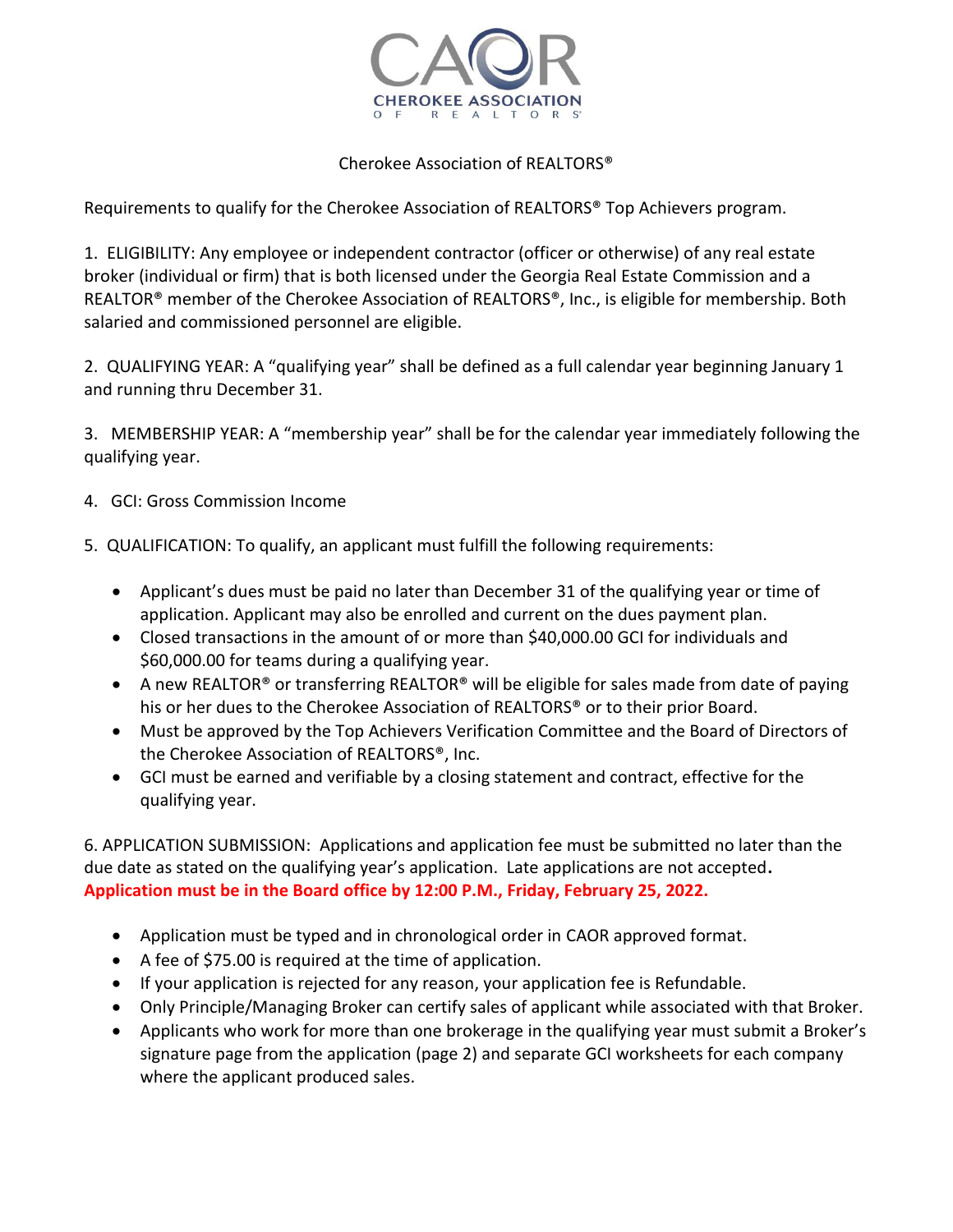• Phoenix Award will be provided by the Cherokee Association of REALTORS at no cost to the awardee. \*For awards beginning with qualifying year 2018 and beyond only.

7. GCI CREDITS: GCI Credits shall be allowed for the personal production of sales and leases as follows: REFERRALS: Referrals will be allowed as GCI Credit.

- FOR LISTING & SELLING AGENT(S): Credit shall be the amount of GCI shown on the settlement statement(s).
- FOR OPEN LISTING, i.e. No listing Agents(s): Credit shall be the amount of GCI shown on the closing statement(s).
- FOR LEASES, the GCI Credit is the fee paid to the agent at time of lease execution.
- MORE THAN ONE PARTICIPANT AND/OR SYNDICATION: If more than one individual within the same company participates as the selling agent, the listing agent or the leasing agent, the credit allowed shall be in the same proportions as the division of the commission (or credits for commission) between the individual.
- INSTALLMENT COMMISSION: GCI received in the qualifying year shall be allowed.

8. USE OF DESIGNATION: Members of the Top Achievers shall be authorized to use the Top Achievers seal or title adopted by the Board of Directors of the Cherokee Association of REALTORS®, Inc. for use on marketing materials only while they are an active REALTOR®.

9. THE FOLLOWING GCI (GROSS COMMISSION INCOME) QUALIFICATIONS WILL BE IN EFFECT.

INDIVIDUALS:

| Level         | From      | To        |
|---------------|-----------|-----------|
| <b>Bronze</b> | \$40,000  | \$69,999  |
| Silver        | \$70,000  | \$99,999  |
| Gold          | \$100,000 | \$199,999 |
| Platinum      | \$200,000 | \$349,999 |
| Diamond       | \$350,000 | & above   |

TEAMS:

| <b>Level</b>  | From      | Тο        |
|---------------|-----------|-----------|
| <b>Bronze</b> | \$60,000  | \$79,999  |
| Silver        | \$80,000  | \$124,999 |
| Gold          | \$125,000 | \$224,999 |
| Platinum      | \$225,000 | \$499,999 |
| Diamond       | \$500,000 | & above   |

<sup>10.</sup> EFFECTIVE DATES: The effective date for GCI credits shall be as follows: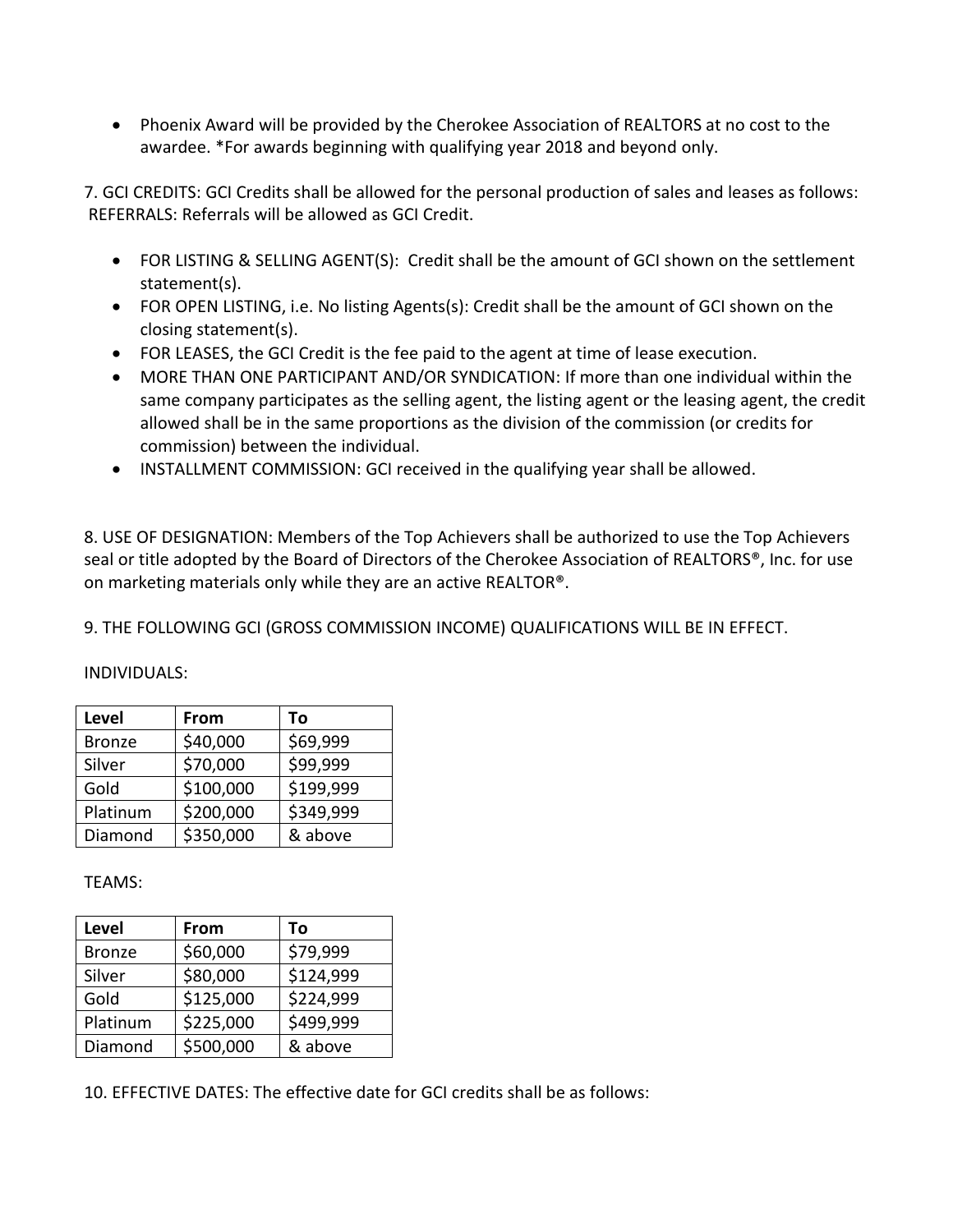- SALES: Date shown on the settlement statement(s).
- LEASES: The date of occupancy shall be the date of GCI credit; unless rental began at a date after occupancy, and in that event the date on which rental began shall be the date of credit.

11. CLASSES OF MEMBERSHIP: There shall be four (4) classes of membership.

• Residential Individual, Residential Team, New Homes, Commercial

12. CATEGORIES OF MEMBERSHIP: There are seven (7) categories of membership based on your award "credit years". The number of years reflects the years a member has received an award, NOT the number of years the member has been licensed.

- Active (1-2 years)
- Life (3-5 years)
- Active Life (6-9 years)
- Phoenix (10 years)
- Active Phoenix (11-19 years)
- Platinum Phoenix (20 years)
- Active Platinum Phoenix (21 + years)

13. ADDITIONAL AWARDS: There are two (2) additional awards Top Achiever applicants may apply for.

- REALTOR® of the Year
- Rookie of the Year

These additional applications are kept anonymous and selected by the Top Achievers verification committee. No additional application fee applies to these additional awards.

14. PREVIOUS EARNED AWARDS: All awards received by other Boards of REALTORS® shall be recognized as qualifying for the above awards categories. Confirmation from previous board is required.

15. VERIFICATION COMMITTEE: The President of the Cherokee Association of REALTORS®, Inc. shall appoint a Verification Committee which shall be composed of at least one member of the Cherokee Association of REALTORS®, Inc. who is a Top Achievers award member. It shall be the duty of this Committee to verify all applications and submit a report of any discrepancies to the Association Executive. Staff will follow up with applicant for any additional information needed to approve the application.

16. PROHIBITIVE USE: REALTOR® Membership companies, local Boards, REALTORS®, shall not use the words "Top Achievers", and/or its logo, in its awards or advertising except where this policy is used to denote membership. The spirit of this rule is important to maintain the prestige of the members in the Cherokee Association of REALTORS®, Inc. Top Achievers, restricted to use by the real estate business by active REALTORS®.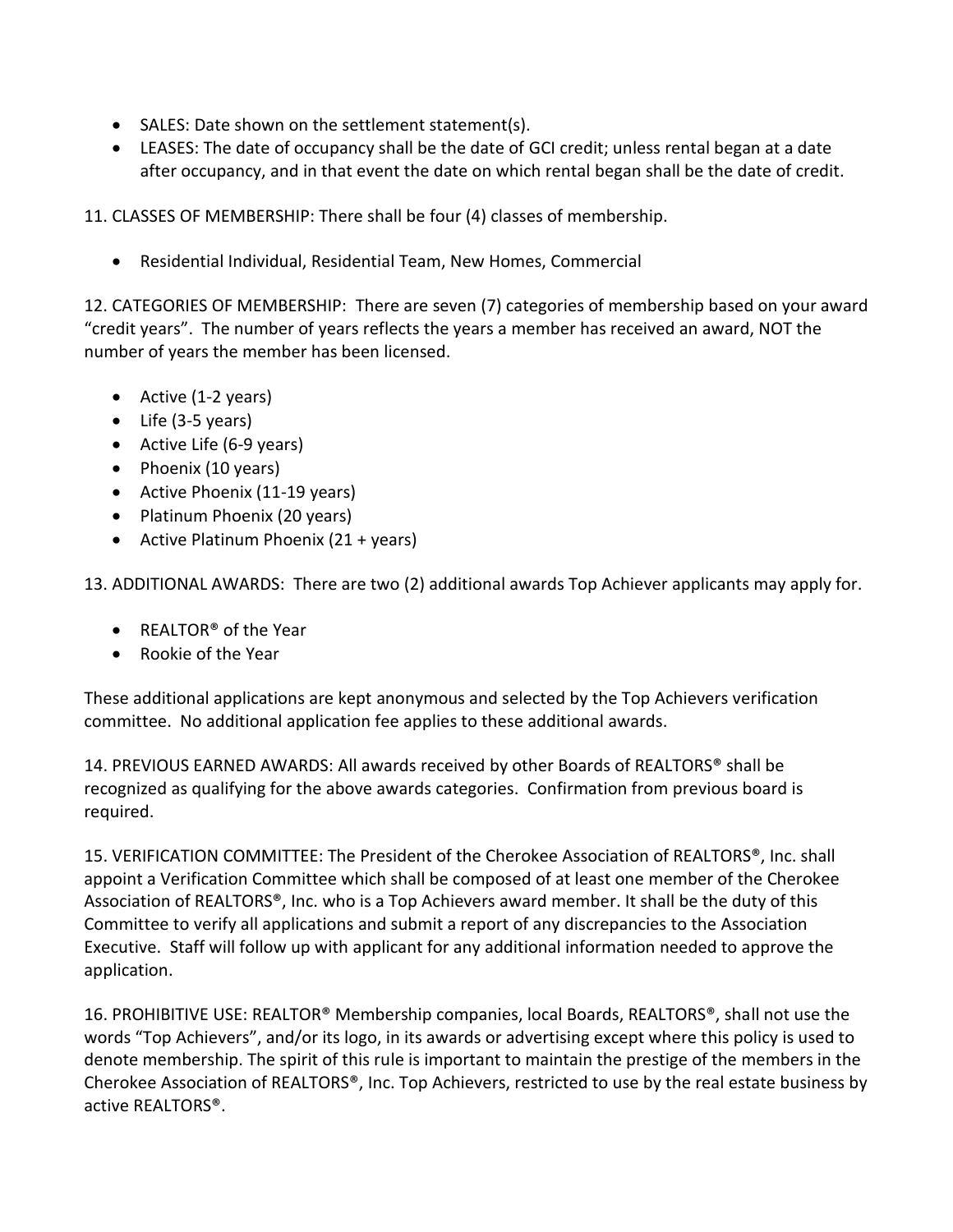17. APPROVAL AND DISSOLUTION: The Top Achievers of the Cherokee Association of REALTORS®, Inc. has been established and is sponsored by the Cherokee Association of REALTORS®, Inc., and all actions of the Club shall be subject to the approval of the Board of Directors of the Cherokee Association of REALTORS®, Inc.

18. MULTI-CLASS GCI CREDITS: Applicants having sales in multiple Classes (i.e. Residential and Commercial or New Homes and Residential Resales) will select their Class based on which makes up most of their sales.

For purposes of defining "Residential" vs. "Commercial" volume the following guidelines are adopted:

- RESIDENTIAL:
	- $\circ$  (A) Any improved property zoned residential including up to four (4) units
	- o (B) Unimproved single-family lots
	- o (C) New Homes: Listings of new home subdivisions or individual new home listings.
- COMMERCIAL: Any transaction that is not residential.
	- $\circ$  Zoning determinations are based on what the property is zoned at the time of closing.

19. PHOENIX AWARDS: The Association hereby establishes the Phoenix Award shall be presented to the members of the Top Achievers who have qualified for their tenth (10<sup>th</sup>) award year. Platinum Phoenix Awards shall be presented to the members of the Top Achievers who have qualified for their twentieth (20<sup>th</sup>) award year.

20. INCEPTION: These rules and regulations of the Top Achievers shall apply to business produced in the qualifying year of 2021 and thereafter until modified by the Cherokee Association of REALTORS®, Inc. Board of Directors.

21. Please review the enclosed application with any Agents applying for Top Achievers Membership for qualifying year 2021. Please note that in the future, Agents and Brokers turning in applications with misrepresentations will be forwarded to the Ethics Committee. To assist in filling out the form, we are noting some of the reasons for rejection of applications in the past:

- Failing to have Orientation or Quadrennial Code of Ethics completed on time (Dec 31 of qualifying year)
- Failing to have Board dues paid (no later than December 31 of qualifying year)
- Claiming too much credit only applicable Gross Commission Income (GCI) side.
- Claiming credit earned by Co-Agent who was no longer in office
- Claiming credit when commission was on note payable in future
- Selecting a Category that does not match the master Top Achievers report
- Not paying the application fee